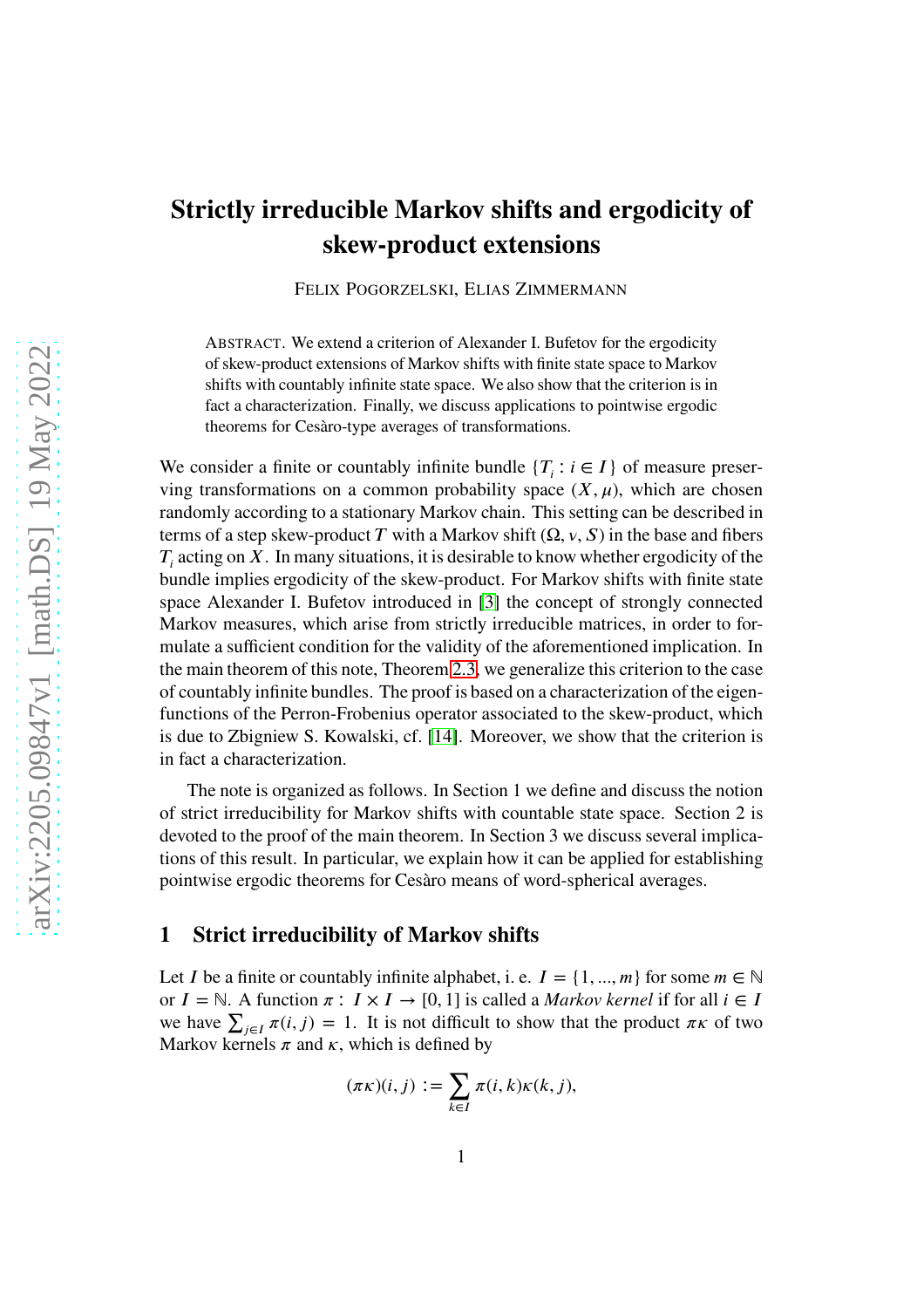is again a Markov kernel. In case  $I$  is finite a Markov kernel is simply a row stochastic matrix Π, called the *transition matrix*, and the product of two Markov kernels coincides with the matrix product. We shall call a Markov kernel  $\pi$  *irreducible* if for all  $i, j \in I$  there is an  $n \in \mathbb{N}$  such that  $\pi^n(i, j) > 0$ . In the finite case this coincides with the irreducibility of the transition matrix Π. By an *initial distribution* we mean a sequence  $\tau : I \to [0, 1]$  such that  $\sum_{i \in I} \tau(i) = 1$ . If  $\tau(i) > 0$ for all  $i \in I$ , we call  $\tau$  *strictly positive*. Given a Markov kernel  $\pi$  we say that  $\tau$ is *invariant* with respect to  $\pi$  in case  $\sum_{j \in I} \tau(j)\pi(j, i) = \tau(i)$  for all  $i \in I$ . In the finite case an invariant initial distribution corresponds to a stochastic eigenvector of the transition matrix Π.

Let  $I^*$  denote the set of finite words and  $\Omega$  the set  $I^{\mathbb{N}}$  of infinite sequences over *I*. We equip  $\Omega$  with the product  $\sigma$ -algebra  $\beta$  generated by cylinder sets of the form

$$
[v] := \left\{\omega \in \Omega : \omega_0 = v_0, ..., \omega_{|v|-1} = v_{|v|-1}\right\}
$$

for some word  $v \in I^*$ . Let  $\pi$  be a Markov kernel and  $\tau$  be an initial distrution. Then, as a consequence of Kolmogorov's extension theorem, there is a unique probability measure  $\nu$  on  $\Omega$  such that

$$
v(v) = \tau(v_0)\pi(v_0, v_1)...\pi(v_{n-2}, v_{n-1})
$$

for every word  $v = v_0...v_{n-1}$  over *I*, where  $v(v)$  denotes the value of *v* on the cylinderset [ $v$ ], see [\[8,](#page-14-1) Chapter 5]. The measure  $v$  is called the *Markov measure* corresponding to  $\pi$  and  $\tau$ . Let  $S: \Omega \to \Omega$  denote the *shift map* on  $\Omega$ , which is given by

$$
S(\omega_0\omega_1...) = \omega_1\omega_2...
$$

for  $\omega \in \Omega$ . Then *S* is *B*-measurable. Furthermore, *S* is *v*-invariant if and only if  $\tau$  is invariant with respect to  $\pi$ . In this case we obtain a measure preserving dynamical system (MDS) (Ω,  $v$ , S), which we shall call a *Markov shift*. If  $\tau$  is strictly positive, the MDS is ergodic if and only if  $\pi$  is irreducible, see [\[8,](#page-14-1) Chapter 7].

Given a Markov shift  $(\Omega, v, S)$  with Markov kernel  $\pi$  and strictly positive, invariant initial distribution  $\tau$ , we may consider the *reverse Markov kernel*  $\pi^*$ , which is given by  $\pi^*(i, j) := \tau(j)\pi(j, i)\tau(i)^{-1}$  for  $i, j \in I$ . We shall call the Markov chain *strictly irreducible* if  $\pi \pi^*$  is irreducible and \*-*strictly irreducible* if  $\pi^* \pi$  is irreducible. In the finite case these properties were introduced in [\[3\]](#page-13-0) and [\[4\]](#page-14-2) and correspond to the irreducibility of the matrices  $\Pi \Pi^T$  and  $\Pi^T \Pi$ , where  $\Pi$  denotes the transition matrix of the Markov shift.

Strict irreducibility and strict ∗-irreducibility can be characterized in different ways, which we shall describe next. In the following a graph is a tuple  $(V, E)$ consisting of a set *V* of vertices and a set  $E \subseteq V \times V$  of edges. By a finite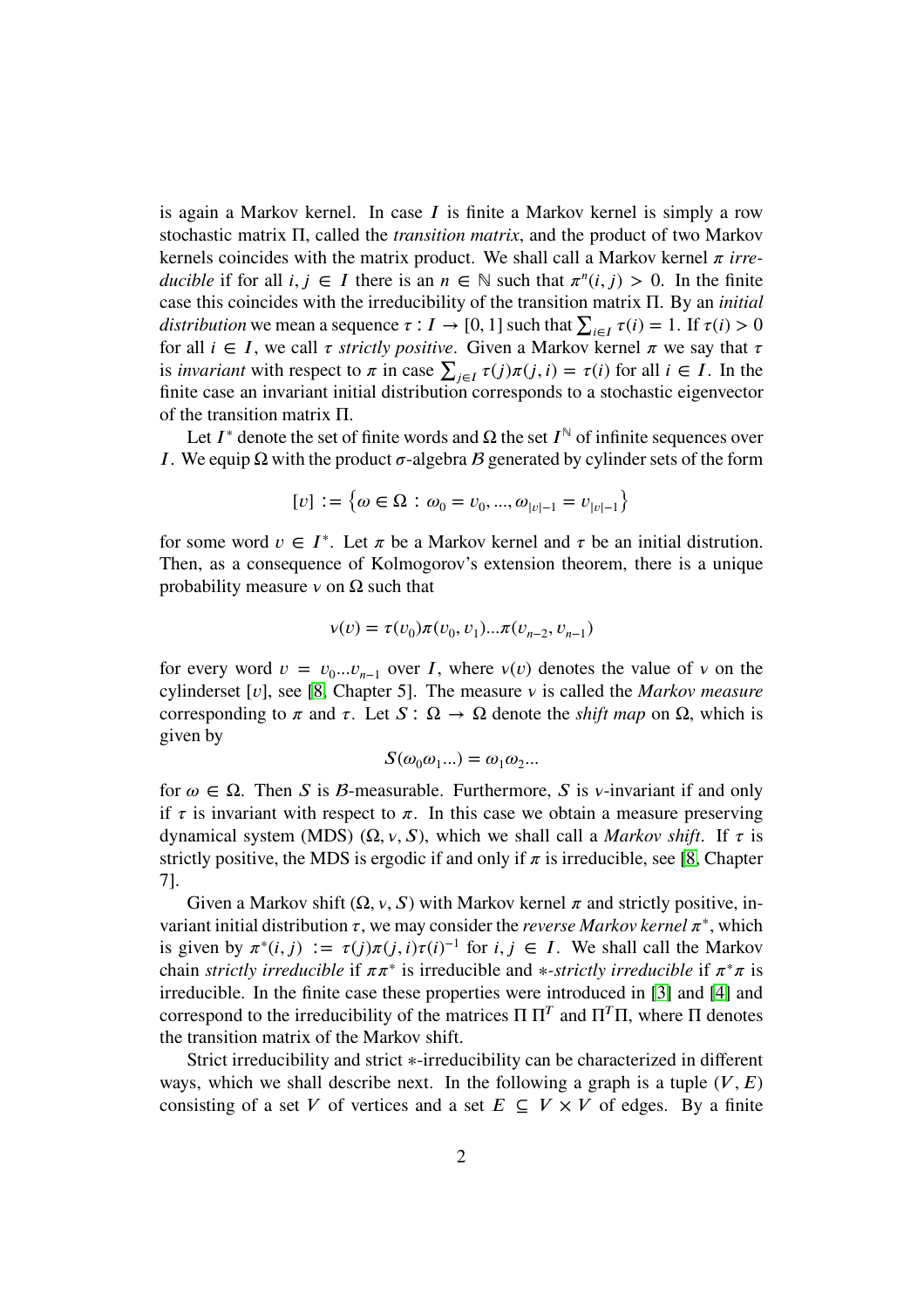path we mean a finite sequence  $v_1, ..., v_m$  of vertices such that  $(v_i, v_{i+1}) \in E$  for *i* = 1, ..., *m*−1. We shall say that a graph is *finitely connected* if any two vertices are contained in a finite path. Given a Markov kernel  $\pi$  we shall call to states  $i, j \in I$  crossing if  $i = j$  or  $\pi(i, k) > 0$  and  $\pi(j, k) > 0$  for some  $k \in I$ . The corresponding relation ∼ on *𝐼* is obviously reflexive and symmetric. Let ≃ be the transitive closure of  $\sim$ , i. e. we have  $i \approx j$  if and only if there are  $k_1, ..., k_n \in I$ such that

$$
i \sim k_1, k_1 \sim k_2, ..., k_{n-1} \sim k_n, k_n \sim j.
$$

Then  $\simeq$  defines an equivalence relation. Using these notions we may give the following characterizations of strict irreducibility.

**1.1 Proposition.** Let  $(\Omega, v, S)$  be a Markov shift with Markov kernel  $\pi$  and strictly *positive initial distribution*  $\tau$ . Then the following assertions are equivalent:

- *(i)* The Markov kernel  $\pi \pi^*$  is irreducible.
- *(ii)* The graph  $(I, \sim)$  *is finitely connected.*
- *(iii)* The relation  $\simeq$  has exactly one equivalence class.

*Proof:* (*ii*)  $\Leftrightarrow$  (*iii*) is obvious. For (*i*)  $\Leftrightarrow$  (*ii*) set  $\kappa = \pi \pi^*$  and observe that

$$
\kappa(i, j) = \sum_{k \in I} \pi(i, k) \pi^*(k, j) = \sum_{k \in I} \pi(i, k) \frac{\tau(j)}{\tau(k)} \pi(j, k) .
$$

So we have  $\kappa(i, j) > 0$  if and only if  $i \sim j$ . For the powers of  $\kappa$  we obtain

$$
\kappa^{n+1}(i,j) = \sum_{k_1,\dots,k_n} \kappa(i,k_1)\kappa(k_1,k_2)\dots\kappa(k_{n-1},k_n)\kappa(k_n,j) ,
$$

so we have  $\kappa^{n+1}(i, j) > 0$  if and only if there is a sequence  $k_1, ..., k_n \in I$  with *i* ∼  $k_1$ ,  $k_1$  ∼  $k_2$ ,...,  $k_n$  ∼ *j*. In particular  $\kappa$  is irreducible if and only if *i* ≃ *j* for all  $i, j \in I$ .

A further characterization of strict irreducibility was given by Blackwell and Friedmann and independently by Grigorenko, see [\[2\]](#page-13-1) and [\[11\]](#page-14-3). Given a Markov shift  $(\Omega, v, S)$  as above we may identify two sequences  $\omega, \eta \in \Omega$  if they arise from each other by a finite permutation of symbols, i. e. there is some bijection  $\sigma : \mathbb{N} \to \mathbb{N}$  with  $\sigma(n) = n$  for all but finitely many *n* such that  $\eta_{\sigma(n)} = \omega_n$  for all  $n \in \mathbb{N}$ . This defines an equivalence relation. The  $\sigma$ -algebra generated by the classes of this relation is called the *symmetric*  $\sigma$ -*algebra* of the Markov shift. In [\[2\]](#page-13-1) and [\[11\]](#page-14-3) it is shown that the Markov shift is strictly irreducible if and only if the symmetric  $\sigma$ -algebra is trivial.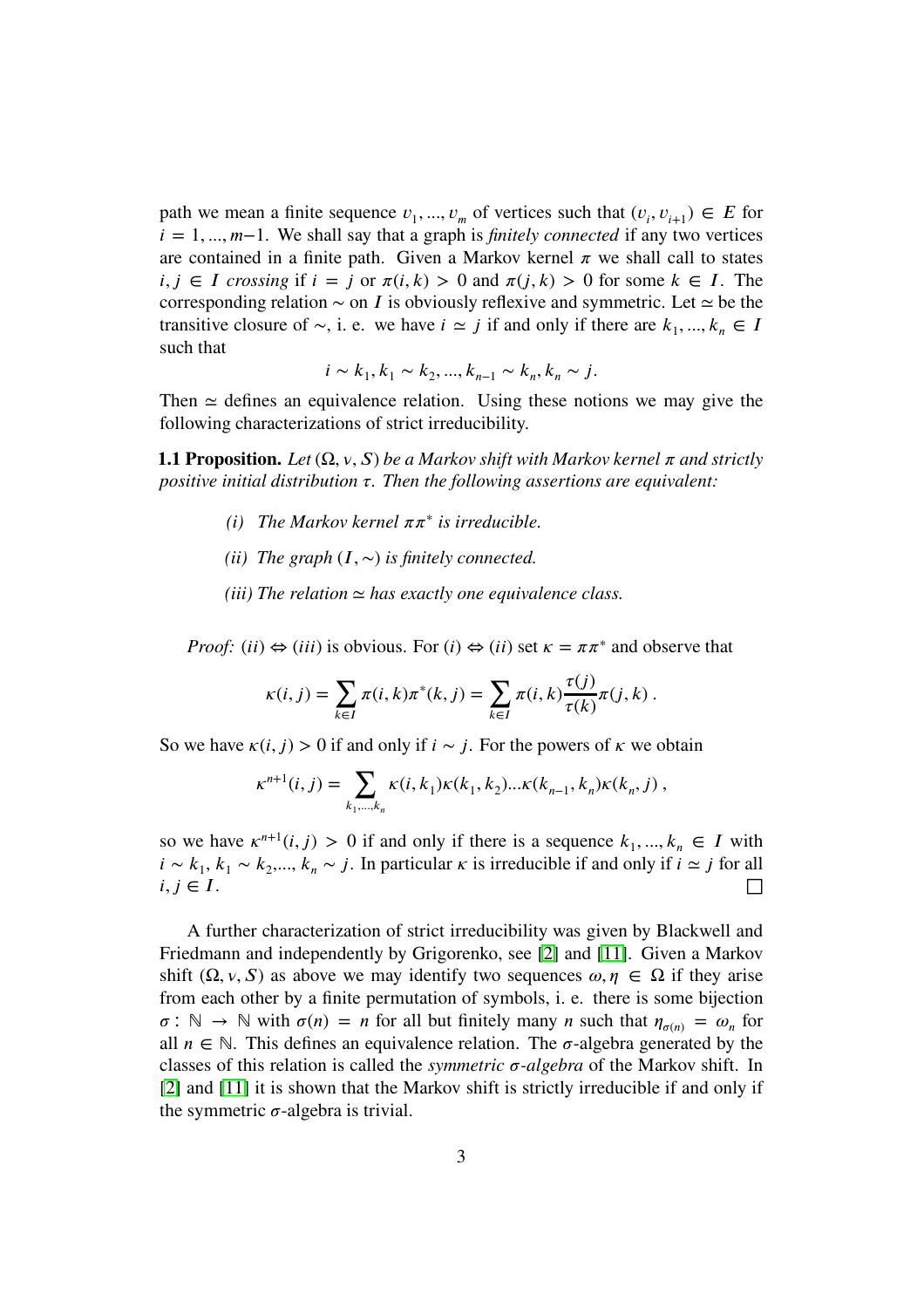For ∗-strict irreducibility analogous chracterizations can be given. To this end we have to consider the relation  $\sim$  on *I*, which relates two states *i*, *j* ∈ *I* if *i* = *j* or we find a state  $k \in I$  such that  $\pi(k, i) > 0$  and  $\pi(k, j) > 0$ . Considering the transitive closure  $\leq$  of  $\sim$  we obtain the following equivalences. The proof is symmetric to that of Proposition 1.

**1.2 Proposition.** Let  $(\Omega, v, S)$  be Markov shift with Markov kernel  $\pi$  and strictly *positive initial distribution*  $\tau$ . Then the following assertions are equivalent:

- *(i)* The Markov kernel  $\pi^* \pi$  is irreducible.
- *(ii)* The graph  $(I, \neg)$  *is finitely connected.*
- *(iii)* The relation  $\leq$  has exactly one equivalence class.



Figure 1: *Transition graph of an irreducible Markov shift. The equivalence classes of* ≃ *are*  $A_1 = \{0\}$ *,*  $A_2 = \{2\}$  *and*  $A_3 = \{1, 3, 4\}$ *. The equivalence classes of* ≃ *are*  $C_1 = \{0, 1, 2\}$ ,  $C_2 = \{3\}$  *and*  $C_3 = \{4\}$ *.* 

#### **2 Ergodicity of skew-product extensions**

Consider a probability space  $(X, \mu)$ . Let  $\{T_i : i \in I\}$  be a bundle of  $\mu$ -preserving transformations on *X*. Then we may define a skew-product *T* on  $\Omega \times X$  by

$$
T(\omega,x):=\big(S\omega,T_{\omega_0}x\big)
$$

for  $\omega \in \Omega$  and  $x \in X$ . A skew-product of this form is sometimes called a *step skew-product*. It is not difficult to see that  $T$  is measurable with respect to the product  $\sigma$ -algebra on  $\Omega \times X$  and preserves the product measure  $\nu \otimes \mu$ . The MDS  $(\Omega \times X, \nu \otimes \mu, T)$  is an instance of a *bundle random dynamical system* or short *bundle RDS*. It is called *ergodic* in case the skew product  $T$  is an ergodic transformation.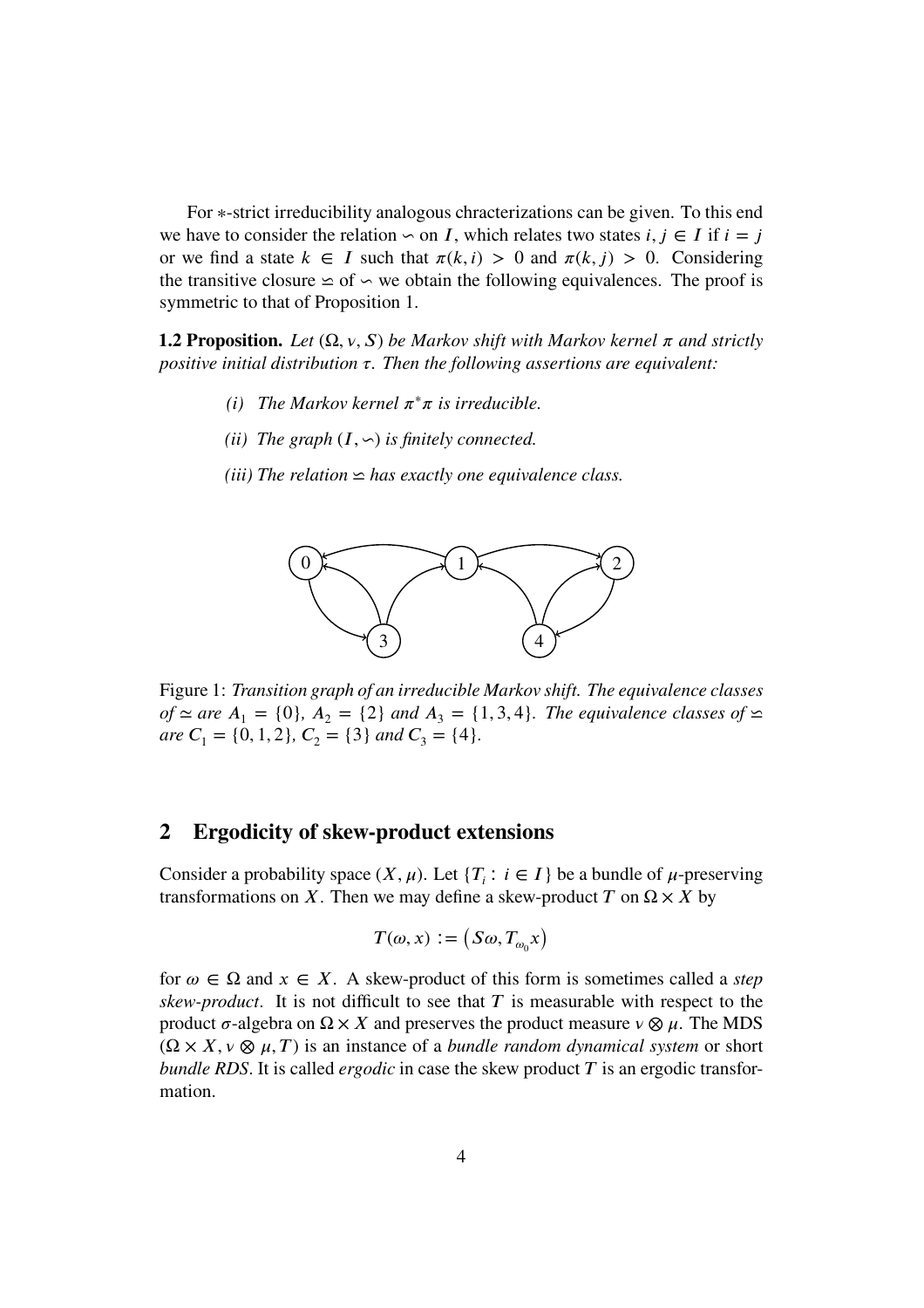Given a skew-product *T* as above we denote by  $\mathcal{K}_T : L^{\infty}(\Omega \times X) \to L^{\infty}(\Omega \times X)$ the *Koopman operator* of *T*, which is given by  $\mathcal{K}_T(\varphi) := \varphi \circ T$  for  $\varphi \in L^\infty(\Omega \times X)$ . As one can show, there is a unique operator  $\mathcal{L}_T : L^1(\Omega \times X) \to L^1(\Omega \times X)$  such that  $\mathcal{K}_T$  is the adjoint of  $\mathcal{L}_T$  in the sense that

$$
\langle \varphi, \mathcal{K}_T \psi \rangle = \langle \mathcal{L}_T \varphi, \psi \rangle \quad , \varphi \in L^1, \ \psi \in L^\infty,
$$

where  $\langle \cdot, \cdot \rangle$  denotes the dual pairing between  $L^1$  and  $L^\infty$ , see [\[14\]](#page-14-0).  $\mathcal{L}_T$  is called the *Perron-Frobenius operator* or short *P-F operator*. We will make extensive use of a characterization of the eigenvalues of the P-F operator of a step skew-product due to Kowalski. The following statement is a special case of [\[14,](#page-14-0) Theorem 3.1].

<span id="page-4-0"></span>**2.1 Theorem.** Let  $(\Omega \times X, v \otimes \mu, T)$  be a step skew-product over a Markov shift  $(\Omega, v, S)$  *with at most countable state space I*. Let  $\varphi \in L^1(\Omega \times X)$  *be an eigenfunction of*  $\mathcal{L}_T$ , *i. e.*  $\mathcal{L}_T \varphi = \lambda \varphi$  *for some*  $\lambda \in \mathbb{C}$  *with*  $|\lambda| = 1$ *. Then there is a family*  $\{\varphi_i : i \in I\}$  *of functions*  $\varphi_i \in L^1(X)$  *such that* 

$$
\varphi(\omega,x)=\sum_{i\in I}\,1\hskip-2.5pt1_{[i]}(\omega)\,\varphi_i(x)
$$

*for*  $v \otimes \mu$ -almost all  $(\omega, x) \in \Omega \times X$ .

<span id="page-4-1"></span>**2.2 Corollary.** *Let*  $(\Omega \times X, v \otimes \mu, T)$  *be a step skew-product over a Markov shift* (Ω*, 𝜈, 𝑆*) *with at most countable state space 𝐼 and strictly positive initial distribution. Let*  $\varphi \in L^{\infty}(\Omega \times X)$  *be a T*-invariant function. Then there is a family { $\varphi_i$ : *i* ∈ *I*} *of functions*  $\varphi_i$  ∈  $L^\infty(X)$  *such that* 

$$
\varphi(\omega, x) = \sum_{i \in I} \mathbb{1}_{[i]}(\omega) \varphi_i(x)
$$

*for*  $v \otimes u$ -almost all  $(\omega, x) \in \Omega \times X$ .

*Proof:* Let  $\varphi \in L^{\infty}$  be *T*-invariant. Then we have

$$
\langle \mathcal{L}_T \varphi, \psi \rangle = \langle \varphi, \mathcal{K}_T \psi \rangle = \int \varphi \cdot \psi \circ T \, d\mathbf{v} \otimes \mu
$$

$$
= \int \varphi \circ T \cdot \psi \circ T \, d\mathbf{v} \otimes \mu = \int \varphi \cdot \psi \, d\mathbf{v} \otimes \mu
$$

$$
= \langle \varphi, \psi \rangle
$$

for all  $\psi \in L^1$ . This shows that  $\mathcal{L}_T \varphi = \varphi$ , so the claimed representation of  $\varphi$ with  $\varphi_i \in L^1$  follows from Theorem [2.1](#page-4-0). Using the strict positivity of the initial distribution and the boundedness of  $\varphi$  it is not difficult to see that the  $\varphi_i$  have to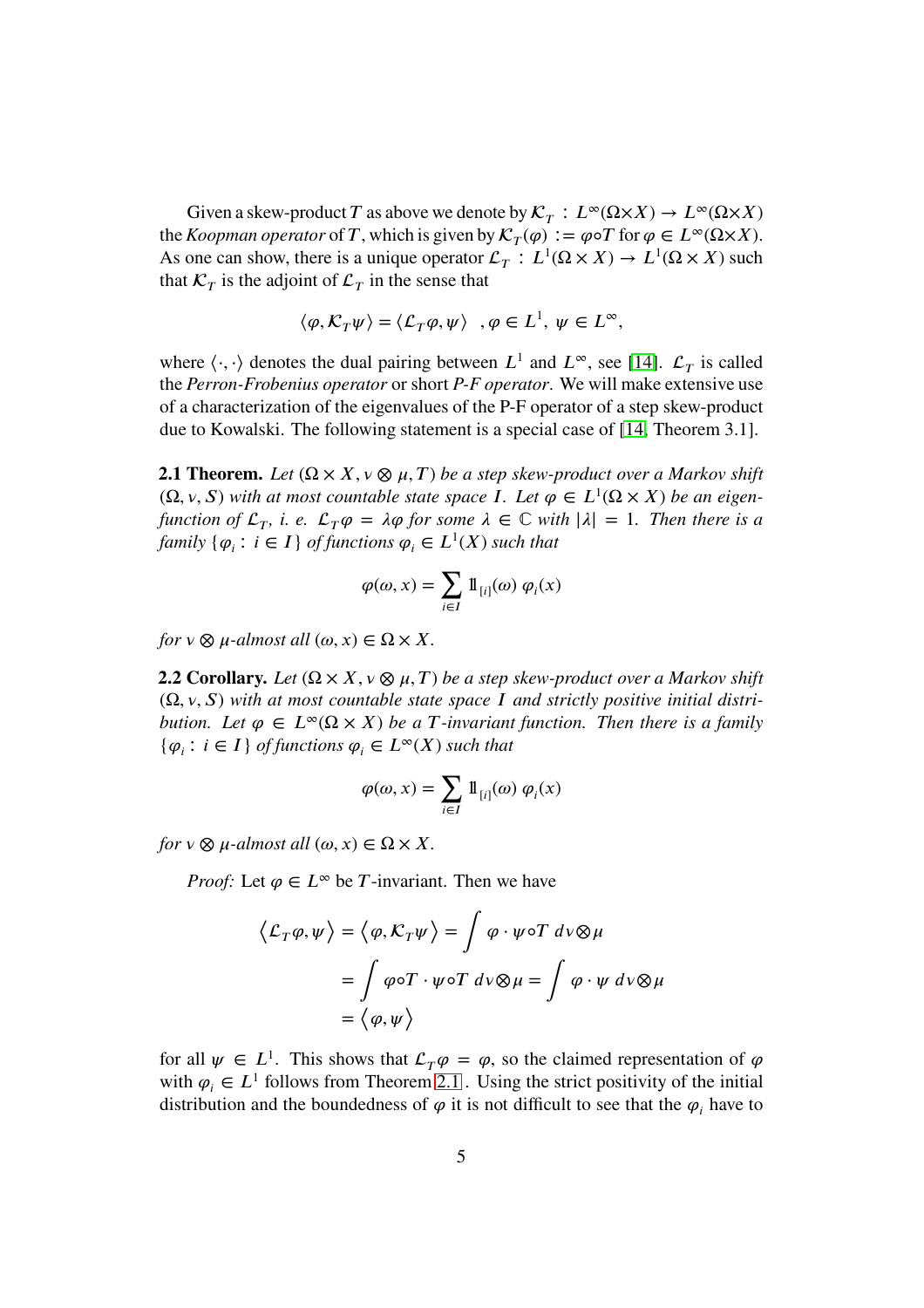be  $L^\infty$ -functions.

Assuming the setting of the above results let  $\Sigma_{\rm s}$  and  $\Sigma_{\rm t}$  denote the  $\sigma$ -algebras of *S*-invariant and *T*-invariant sets. Let furthermore  $\Sigma$  denote the  $\sigma$ -algebra of measurable sets *A* ⊆ *X* such  $T_i^{-1}(A) = A$  for all  $i \in I$ . In the following we shall characterize under which circumstances the ergodicity of the bundle  ${T_i : i \in I}$ , i. e. the triviality of  $\Sigma$ , implies the ergodicity of  $T$ , i. e. the trviality of  $\Sigma_T$ , in terms of the Markov shift  $(\Omega, \nu, S)$ . It is not difficult to see that the other direction is always true.

It is clear that if the Markov shift is not ergodic, *𝑇* cannot be ergodic. To see this consider a set  $B \in \Sigma_{\mathcal{S}}$  with  $0 \lt \nu(B) \lt 1$ . Then  $B \times X$  is a non trivial *T*-invariant set. Therefore we will assume the Markov shift to be ergodic, so  $\Sigma_s$ is the trivial  $\sigma$ -algebra  $\Sigma_{\text{triv}}$  on  $\Omega$ . It is also clear that we have to require the initial distribution to be strictly positive. Otherwise we could construct a non-ergodic skew-product such that  $\Sigma$  is trivial by assigning an ergodic transformation to a symbol that is never reached.

We now state and prove the main theorem of this note. The theorem extends a criterion of Bufetov given in [\[3,](#page-13-0) Theorem 5] (see also [\[4\]](#page-14-2)) for the validity of the implication discussed above to countable state Markov shifts and shows that it is in fact a characterization. This way we obtain a characterization of the ∗-strict irreducibility of a Markov shift in terms of the ergodicity of suitable skew-product extensions.

<span id="page-5-0"></span>**2.3 Theorem.** Let  $(\Omega, v, S)$  be an ergodic Markov shift with at most countable state *space 𝐼 and strictly positive initial distribution. Then the following statements are equivalent:*

- *(i)*  $(\Omega, \nu, S)$  *is*  $*$ *-strictly irreducible.*
- *(ii) For every measure preserving step skew-product*  $(\Omega \times X, v \otimes \mu, T)$  *over*  $(\Omega, v, S)$  we have

$$
\Sigma_T = \Sigma_S \otimes \Sigma = \Sigma_{\text{triv}} \otimes \Sigma.
$$

*(iii) A measure preserving step skew-product*  $(\Omega \times X, \nu \otimes \mu, T)$  *over*  $(\Omega, \nu, S)$ *is ergodic whenever the bundle*  ${T_i : i \in I}$  *is ergodic.* 

*Proof:* (i)  $\Rightarrow$  (ii) Let  $C = B \times A \in \Sigma_S \otimes \Sigma$ . Then we have

$$
T^{-1}(C) = \bigcup_{\omega \in S^{-1}(B)} \{\omega\} \times T_{\omega_0}^{-1}(A) = \bigcup_{\omega \in B} \{\omega\} \times A = B \times A = C,
$$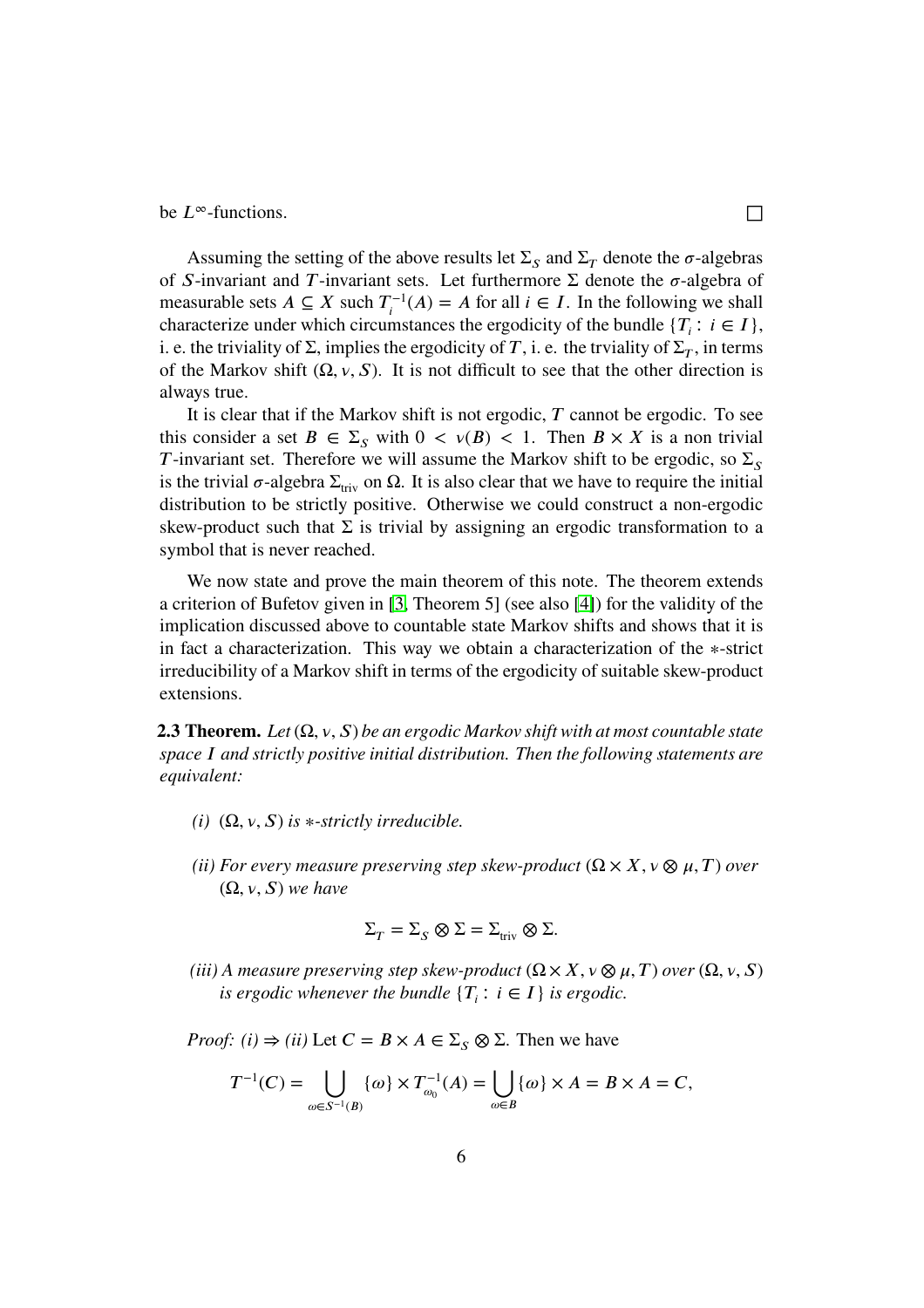so *C* is *T*-invariant. Since the sets of this form generate  $\Sigma$ <sub>*S*</sub>  $\otimes$   $\Sigma$ , this shows that  $\Sigma_S \otimes \Sigma \subseteq \Sigma_T$ .

To verify the other inclusion we will show that every bounded  $\Sigma_T$ -measurable, i. e. *T*-invariant function is also  $\Sigma_{\rm S} \otimes \Sigma$ -measurable. To this end let  $\varphi \in L^{\infty}(\Omega \times X)$ be *T*-invariant. Then, by Corollary [2.2,](#page-4-1) we have

$$
\varphi(\omega, x) = \sum_{i \in I} \mathbb{1}_{[i]}(\omega) \varphi_i(x)
$$

for  $v \otimes \mu$ -almost all  $(\omega, x) \in \Omega \times X$  and a family  $\{\varphi_i : i \in I\}$  of functions  $\varphi_i \in L^{\infty}(X)$ . Thus we obtain

$$
\varphi \circ T(\omega, x) = \varphi \left( S\omega, T_{\omega_0} x \right) = \sum_{i \in I} \mathbb{1}_{[i]}(S\omega) \varphi_i \left( T_{\omega_0} x \right)
$$

for  $v \otimes \mu$ -almost all  $(\omega, x) \in \Omega \times X$ . This shows that  $\varphi_i = \varphi_i \circ T_i \mu$ -a.s. whenever  $\pi(i, j) > 0$ . Otherwise there would be a measurable set *A* with  $\mu(A) > 0$ , such that

$$
\varphi(\omega, x) = \varphi_i(x) \neq \varphi_j \circ T_i(x) = \varphi \circ T(\omega, x)
$$

for  $v \otimes \mu$ -almost all  $(\omega, x) \in [ij] \times A$ . But since  $v(ij) > 0$  this would contradict the *-invariance of*  $\varphi$ *.* 

Now consider *i*,  $j \in I$  with  $i \backsim j$ . Then we have a  $k \in I$  such that  $\pi(k, i) > 0$ and  $\pi(k, j) > 0$ . This implies

$$
\varphi_i \circ T_k = \varphi_k = \varphi_j \circ T_k \quad \text{\(\mu-a.s.)}
$$

and since  $T_k$  is measure preserving we have  $\varphi_i = \varphi_j$   $\mu$ -almost surely (Note that the Koopman operator is an isometry and therefore injective.) By assumption we find for all  $i, j \in I$  a sequence  $k_1, ..., k_n \in I$  with  $i \backsim k_1, ..., k_n \backsim j$ . Thus we obtain

$$
\varphi_i = \varphi_{k_1} = \dots = \varphi_{k_n} = \varphi_j \quad \text{µ-a. s.}
$$

for all *i*, *j* ∈ *I*, which implies  $\varphi = \mathbb{1} \otimes f$  for some  $f \in L^\infty(X)$ . The latter function has to be invariant under the bundle  ${T_i : i \in I}$ . Otherwise there would be some *T<sub>i</sub>* and some measurable set *A* with  $\mu(A) > 0$  such that  $f \circ T_i \neq f$  on *A*. But this would imply that

$$
\varphi \circ T(\omega, x) = f \circ T_i(x) \neq f(x) = 11 \otimes f(\omega, x) = \varphi(\omega, x)
$$

for  $v \otimes \mu$ -almost all  $(\omega, x) \in [i] \times A$ . Since  $v(i) > 0$  by assumption, this would again contradict the *T*-invariance of  $\varphi$ . So in particular,  $\varphi$  is a  $\Sigma$ <sub>*s*</sub>  $\otimes$  Σ-measurable function.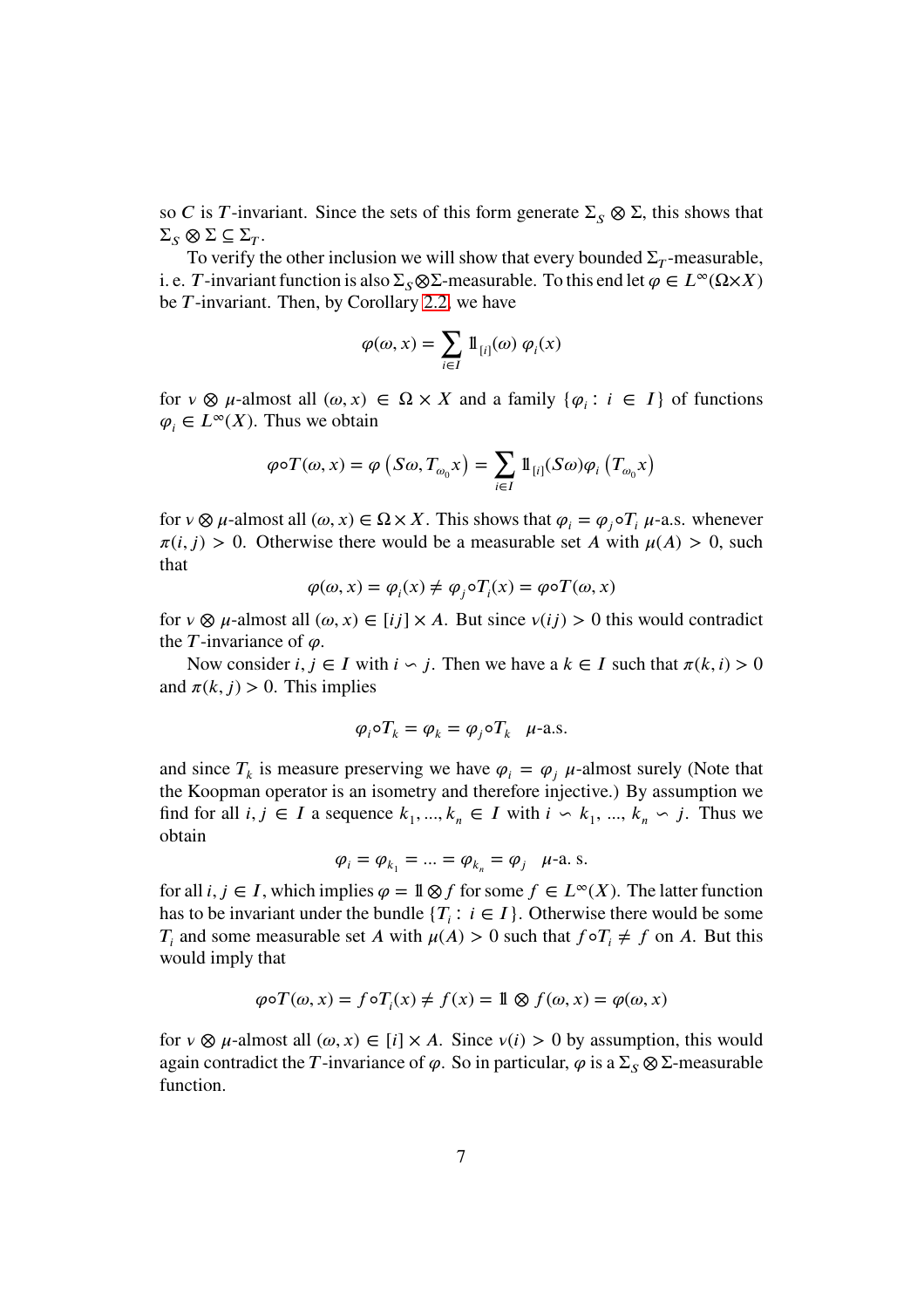$(ii) \Rightarrow (iii)$  Let *T* be ergodic and  $A \in \Sigma$ . Then we have  $T^{-1}(\Omega \times A) = \Omega \times A$ by the same argument as above, which implies

$$
\mu(A) = \nu(\Omega)\mu(A) = \nu \otimes \mu(\Omega \times A) \in \{0, 1\}.
$$

On the other hand, assuming that  $\Sigma_T = \Sigma_{\text{triv}} \otimes \Sigma$  and  $\Sigma$  is trivial, we obtain that  $\Sigma_T$  is trivial as well, so *T* is ergodic.

 $(iii) \Rightarrow (i)$  Assume that  $(\Omega, v, S)$  is not \*-strictly irreducible. We shall construct a an ergodic bundle over *I* such that the corresponding skew-product is not ergodic. To this end consider the unit interval  $[0, 1)$  equipped with its Borel  $\sigma$ algebra and let  $\lambda$  denote the Lebesgue measure on  $[0, 1)$ . The dyadic odometer  $d$ on [0*,* 1) is defined by

$$
d(x) = \sum_{n=0}^{\infty} \mathbb{1}_{[s_n, s_{n+1})}(x) (x - s_n + q_{n+1})
$$

for  $x \in [0, 1)$ , where  $(q_n)_{n=1}^{\infty}$  denotes the geometric sequence given by  $q_n := 2^{-n}$ and  $s_n := \sum_{i=1}^n q_i$  denotes the *n*-th partial sum of the geometric series  $(s_0 := 0)$ . The dyadic odometer is measure preserving and ergodic with respect to  $\lambda$ , see [\[16,](#page-14-4) Example 4.5.A]. Set  $I_1 = [0, 1/2)$  and  $I_2 = [1/2, 1)$ . Then we have  $d(I_1) = I_2$ and  $d(I_2) = I_1$ .

Let  $\{C_r : 1 \le r < N\}$  with  $N \in \mathbb{N} \cup \{\infty\}$  denote the equivalence classes with respect to the relation  $≤$ . By Proposition 1.2 we have *N* > 2. For *i* ∈ *I* let *r<sub>i</sub>* denote the index of the equivalence class of *i*. Note that since the Markov shift is ergodic and the initial distribution is strictly positive, the kernel  $\pi$  is irreducible, so for all  $i, j \in I$  there is some  $n \in \mathbb{N}$  such that  $\pi^{(n)}(i, j) > 0$ . In particular, for all  $i \in I$  there is some *j* such that  $\pi(i, j) > 0$ . But by definition of  $\simeq$  all *j* with  $\pi(i, j) > 0$  are in the same equivalence class with respect to  $\leq$ . So starting in *i* we may reach exactly one equivalence class  $\bar{C}$  in one step. Denote the index of  $\bar{C}$  by  $k_i$ .

Now we define a bundle  ${T_i : i \in I}$  of  $\lambda$ -preserving transformations on [0, 1) by setting  $T_i := \text{Id}$  for  $|r_i - k_i|$  even and  $T_i := d$  for  $|r_i - k_i|$  odd. Since 2 $\mathbb N$  is a semigroup, there must be at least one  $i \in I$  with  $|r_i - k_i|$  odd. Otherwise we would never reach an equivalence class with odd index when starting in an equivalence class with even index, which would contradict the ergodicity of the Markov shift. Thus  $T_i = d$  for at least one  $i \in I$ . This ensures that  $\Sigma$  is trivial.

It remains to show that  $T$  is not ergodic. To see this consider the set

$$
D := \bigcup_{r=1}^{N-1} \bigcup_{i \in C_r} [i] \times J_r,
$$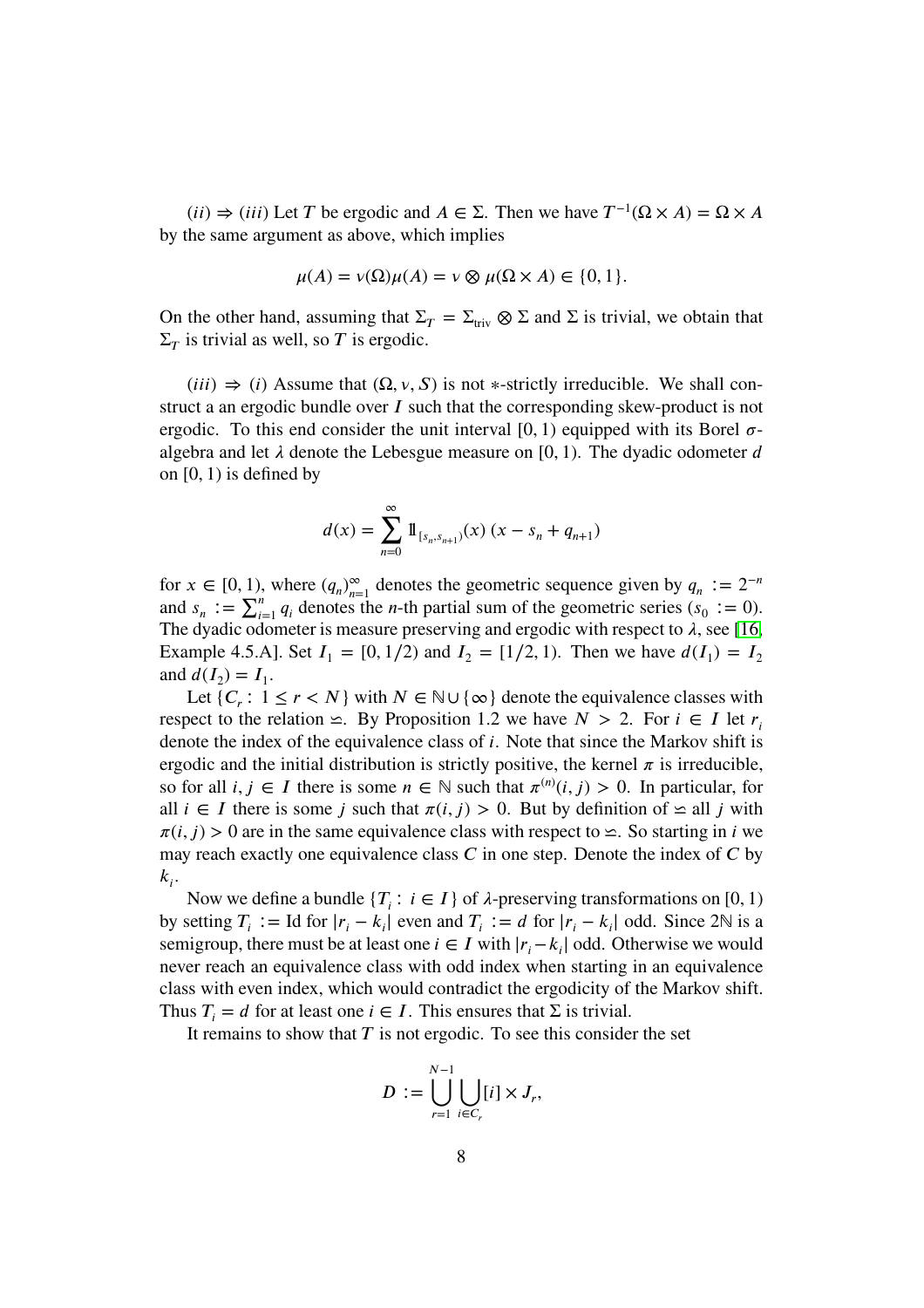where  $J_r$  denotes the interval [0, 1/2) if *t* is odd and the interval [1/2, 1) if *t* is even. Then *D* is obviously measurable. We claim that *D* is also *T*-invariant. To verify this fix  $(\omega, x) \in D$ , set  $i := \omega_0$  and  $j := \omega_1$  and assume that  $\pi(i, j) > 0$ . Then  $k_i = r_j$  and therefore, if  $|r_i - k_i| = |r_i - r_j|$  is even, we have  $J_{r_i} = J_{r_i}$ . In that case we have  $T_{\omega_0}(x) = T_i(x) = \text{Id}(x) = x \in J_{r_j}$  and therefore  $T(\omega, x) \in [j] \times J_{r_j} \subseteq D$ . If on the other hand  $|r_i - k_i| = |r_i - r_j|$  is odd, then  $J_{r_i} = I_1$  and  $J_{r_j} = I_2$ or vice versa. In both cases we obtain  $T_{\omega_0}(x) = d(x) \in \mathcal{J}_{r_j}$  and therefore again *T*( $\omega, x$ ) ∈ [*j*]×*J*<sub>*r*<sub>*j*</sub></sub> ⊆ *D*. Since the condition  $\pi(\omega_0, \omega_1) > 0$  is satisfied for *v*-almost all  $\omega \in \Omega$  we may conclude that  $(\omega, x) \in D$  implies  $T(\omega, x) \in D$  for  $\nu \otimes \lambda$ -almost all  $(\omega, x) \in \Omega \times X$ . Now the complement of *D* has the form

$$
D^{c} = \bigcup_{r=1}^{N-1} \bigcup_{i \in C_r} [i] \times J_r^c,
$$

so the same argument gives that  $(\omega, x) \in D^c$  implies  $T(\omega, x) \in D^c$  for  $\nu \otimes \lambda$ almost all  $(\omega, x)$ . In sum we have shown that *D* is *T*-invariant.



Figure 2: *The set D for the Markov shift in Fig. 1.* 

However, since  $[i] \times J_i \subseteq D$  for arbitrary  $i \in I$ , we have  $v \otimes \lambda(D) \ge v(i) \lambda(J_i) =$  $v(i)/2 > 0$  by the strict positivity of the initial distribution. Since  $D<sup>c</sup>$  has a subset of the same measure, we have  $\nu \otimes \lambda(D^c) > 0$  and therefore  $0 < \nu \otimes \lambda(D) < 1$ . So  $\bar{T}$  admits a non trivial  $\bar{T}$ -invariant set, which implies that  $\bar{T}$  is not ergodic.  $\Box$ 

As noted above, in the situation of the Theorem, the ergodicity of the skewproduct implies always the ergodicity of the bundle. So the implication given in (*iii*) is in fact an equivalence. For the case of Bernoulli shifts (with arbitrary state space) the validity of this equivalence was already shown by Kakutani in [\[13\]](#page-14-5). In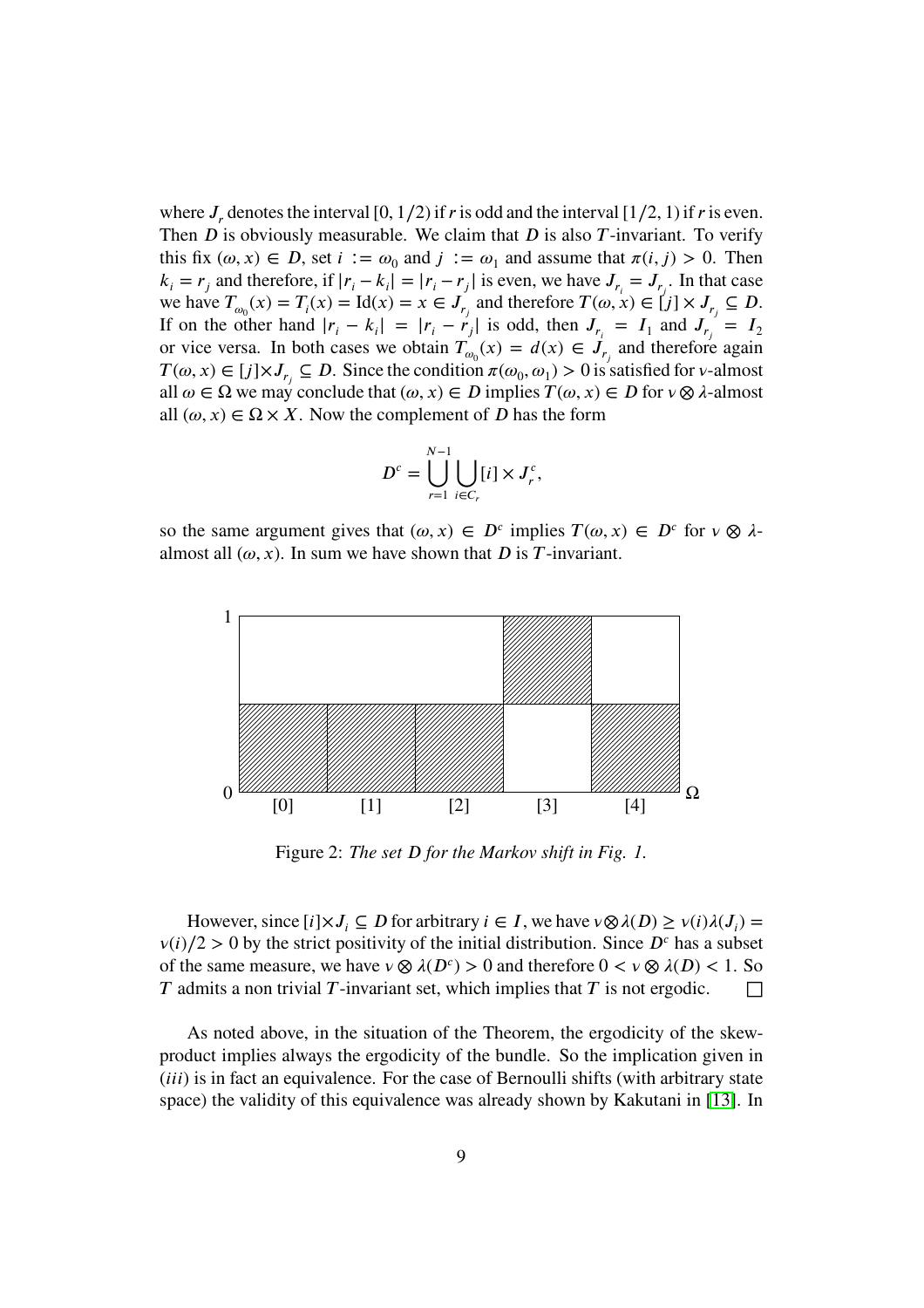the context of random walks on locally compact groups, Aaronson and Lemańczyk discuss this equivalence in [\[1\]](#page-13-2), showing that it is tightly related to ergodicity and mixing properties of the group on its Poisson boundary (see also [\[12\]](#page-14-6)).

In case of a finite state space  $I$  a further important characterization can be added to the statements of the above theorem. Let  $(\Omega, v, S)$  be an ergodic Markov shift with finite state space  $I = \{1, ..., m\}$ , transition matrix  $\Pi$  and strictly positive initial distribution  $\pi$ . Let  $\{T_i : i \in I\}$  be a bundle of measure preserving transformations on a common probability space  $(X, \mu)$  as in the theorem. Denoting by  $L^1_m(X) := L^1(X) \times \ldots \times L^1(X)$  the *m*-fold cartesian product of the space  $L^1(X)$ we may define bounded linear operators  $A_j: L^1_m(X) \to L^1(X)$  for  $j = 1, ..., m$  and a bounded linear operator  $A: L^1_m(X) \to L^1_m(X)$  by

$$
A_j(\vec{\varphi}) := \sum_{i=1}^m \pi_{ji} \varphi_i \circ T_j
$$

and

$$
A(\vec{\varphi}) := (A_1(\vec{\varphi}), ..., A_m(\vec{\varphi}))
$$

for some vector  $\vec{\varphi} = (\varphi_1, ..., \varphi_m)$  of functions  $\varphi_i \in L^1(X)$ . Identifying  $L^1_m(X)$ with  $L^1(X \times I)$  one may consider *A* as an operator acting on  $L^1$ -spaces. One can show that in this sense  $\vec{A}$  is an instance of a Markov operator, see [\[5\]](#page-14-7). As is shown in [\[3,](#page-13-0) Theorem 4], the skew product  $T$  is ergodic if and only if  $\vec{A}$  is an ergodic operator in the sense that the corresponding fixspace contains only constants. This observation plays an important role for obtaining ergodic theorems for so called strictly irreducible Markov groups, which we shall discuss below. However the identification of  $L^1_m(X)$  with  $L^1(X \times I)$  only works for finite *I*. Thus, in case of an infinite alphabet *I*, an analogous construction is not at hand.

## **3 Random and weighted ergodic theorems for bundles**

The ergodicity of the skew-product extension of a Markov shift plays an important role for obtaining ergodic theorems for random dynamical systems. For a given bundle RDS ( $\Omega \times X$ ,  $\nu \otimes \mu$ , *T*) as above let  $T_{\omega,n}$  denote the transformation *T*<sub> $\omega_{n-1}$ </sub>**∘...∘***T*<sub> $\omega_0$ </sub> for *n* ≥ 1, and *T*<sub> $\omega$ ,<sub>0</sub> ∶= Id. Considering a function *f* ∈ *L*<sup>1</sup>(*X*) we</sub> obtain  $\mu$ -almost sure convergence of the fiberwise random averages

$$
\frac{1}{n} \sum_{i=0}^{n-1} f \circ T_{\omega,i} = \frac{1}{n} \sum_{i=0}^{n-1} \mathbb{1} \otimes f \circ T^{i}
$$

for *v*-almost all  $\omega \in \Omega$  by Birkhoff's ergodic theorem. However, it is not clear that the limit equals  $\mathbb{E}[f|\Sigma]$ . To see that this is not always the case consider the RDS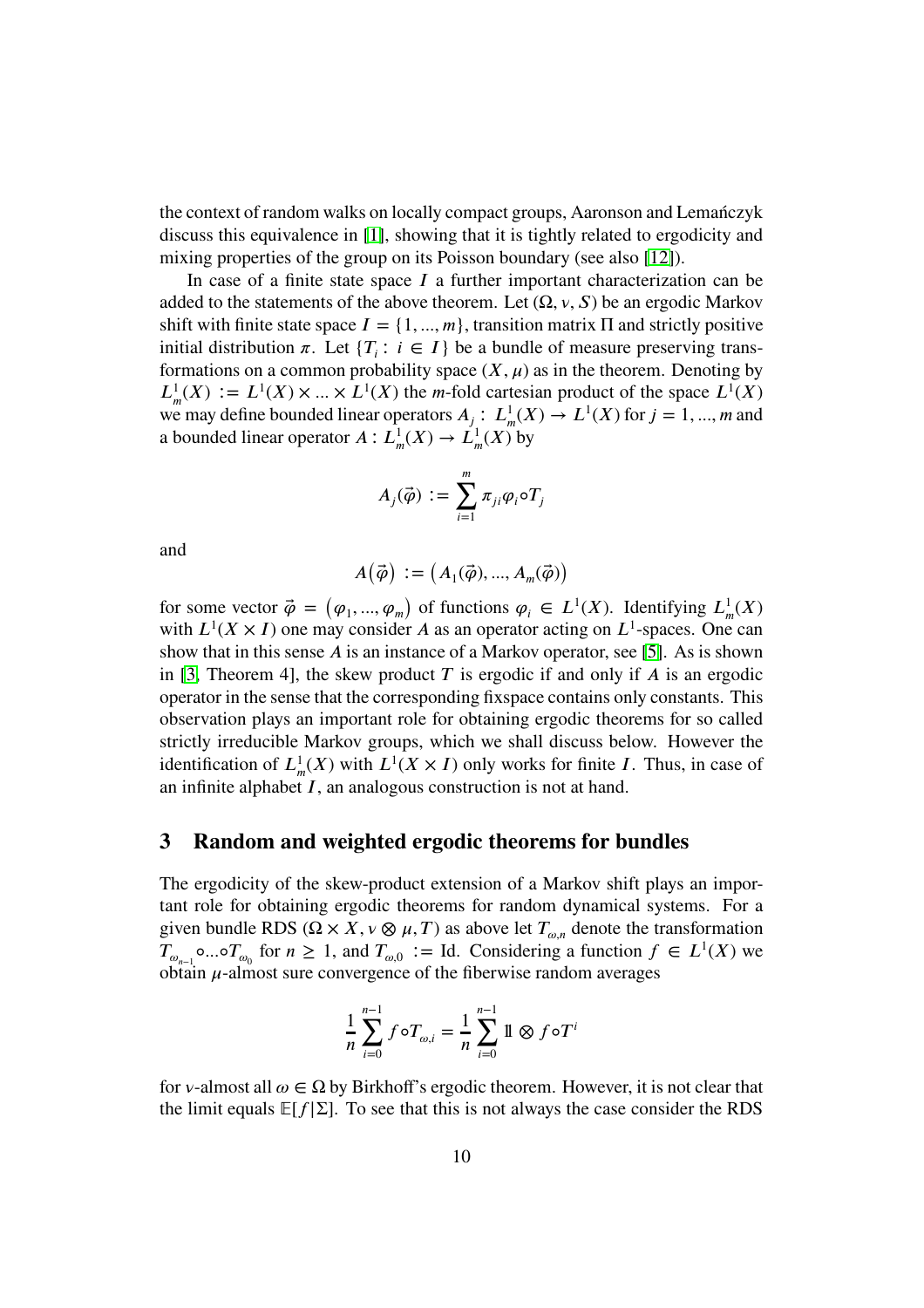$({0, 1}^N) \times \mathbb{T}, \nu \times \lambda, T$ , where  $\mathbb{T}$  denotes the torus,  $\lambda$  the Lebesgue-measure and  $\nu$ the Markov measure given by the transition matrix

$$
\Pi=\left(\begin{array}{cc} 0 & 1 \\ 1 & 0 \end{array}\right)
$$

and invariant initial distribution  $\pi = (1/2, 1/2)^T$ . The bundle of transformations is given by  $T_0 = R_\alpha$  and  $T_1 = R_\beta$ , where  $R_\alpha$  and  $R_\beta$  are rotations with irrational angles  $\alpha$ ,  $\beta$  such that  $\alpha + \beta = 1$ . Since rotations with irrational angles are ergodic, we obtain that  $\Sigma$  is trivial. However, since the measure  $\nu$  is concentrated on the singletons {1010*...*} and {0101*...*} with equal probabilities, we obtain

$$
\lim_{n \to \infty} \frac{1}{2n} \sum_{i=0}^{2n-1} \mathbb{1}_{A} \circ T_{\omega,i}(x) \ge \lim_{n \to \infty} \frac{1}{2n} \sum_{j=0}^{n-1} \mathbb{1}_{A} \circ R_{\alpha+\beta}^{j}(x)
$$

$$
= \frac{1}{2} \lim_{n \to \infty} \frac{1}{n} \sum_{i=0}^{n-1} \mathbb{1}_{A}(x) = \frac{1}{2} > v(A) = \int_{X} \mathbb{1}_{A} d\lambda
$$

on the fiber  $\omega = 01010101...$ , every set *A* with  $0 < \lambda(A) < \frac{1}{2}$  $\frac{1}{2}$  and every  $x \in A$  and therefore on a set in  $\Omega \times X$  of positive measure.

However, Theorem [2.3](#page-5-0) allows us to give a sufficient criterion for the limit to be  $E[f|\Sigma]$  for every  $f \in L^1(X)$  only in terms of the underlying Markov shift.

<span id="page-10-0"></span>**3.1 Theorem.** *Let*  $(\Omega \times X, v \otimes \mu, T)$  *be a finite bundle RDS over a* \*-strictly *irreducible ergodic Markov shift*  $(\Omega, \nu, S)$  *with at most countable state space I and strictly positive initial distribution. Then for all*  $f \in L^1(X)$  we have

$$
\lim_{n \to \infty} \frac{1}{n} \sum_{i=0}^{n-1} f \circ T_{\omega,i}(x) = \mathbb{E}[f|\Sigma](x)
$$

*for*  $v \otimes u$ -almost all  $(\omega, x) \in \Omega \times X$ .

*Proof:* Since *T* is measure preserving we have

$$
\lim_{n \to \infty} \frac{1}{n} \sum_{i=0}^{n-1} f \circ T_{\omega,i}(x) = \mathbb{E}[\mathbb{1} \otimes f] \Sigma_T](\omega, x)
$$

*ν* ⊗ *μ*-almost surely by Birkhoff's ergodic theorem. The ∗-strict irreducibility of  $(\Omega, v, S)$  implies  $\Sigma_T = \Sigma_{\text{triv}} \otimes \Sigma$  by Theorem [2.3.](#page-5-0) Therefore we obtain

$$
\mathbb{E}[\mathbbm{1}\otimes f|\Sigma_T]=\mathbb{E}[\mathbbm{1}|\Sigma_{\mathrm{triv}}]\otimes\mathbb{E}[f|\Sigma]=\mathbb{E}[\mathbbm{1}]\otimes\mathbb{E}[f|\Sigma]=\mathbbm{1}\otimes\mathbb{E}[f|\Sigma],
$$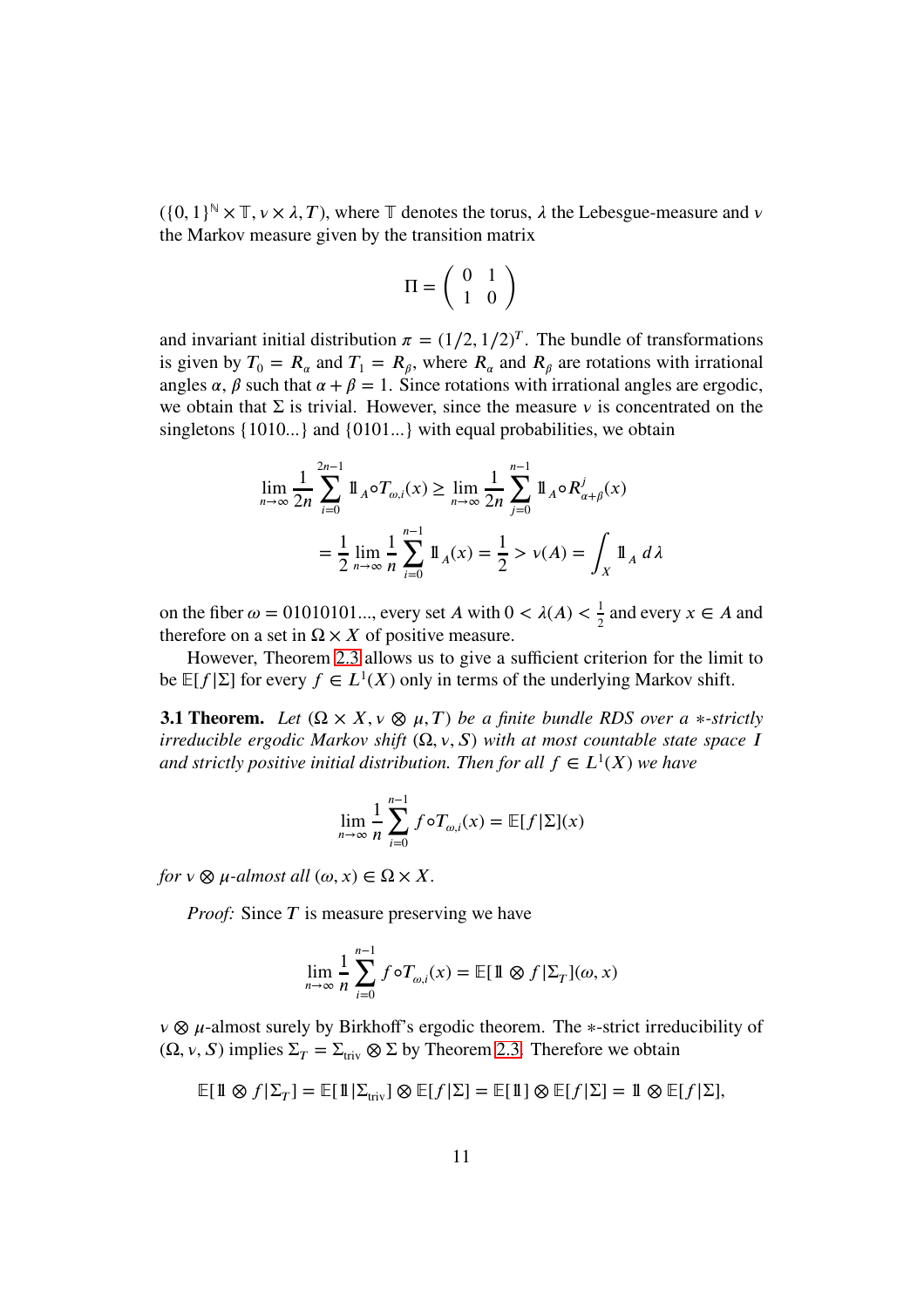which finishes the proof.  $\Box$ 

We may also ask for deterministic ergodic theorems along simultaneous averages over compositions of transformations in the bundle. More precisely we may consider the weighted spherical averages

$$
S_n^v(f) := \sum_{|v|=n} v(v) f \circ T_v,
$$

where  $T_v := T_{v_0} \circ ... \circ T_{v_{n-1}}$  denotes the composition of the  $T_i$  according to the word *v*. As we shall see below the above sum is well defined  $\mu$ -a. s. for all  $f \in L^1(X)$ since we may write it as the integral of the function  $(1 \otimes f) \circ T^n$   $(\cdot, x)$  against a suitable measure  $v^*$ , the former being an  $L^1$ -function on  $(\Omega, v^*)$  for  $\mu$ -almost all  $x \in X$ . The following theorem shows that under reasonable conditions we obtain almost sure convergence of the Cesàro averages of  $S_{n}^{\nu}$  $\int_{n}^{\nu} (f)$  to the conditional expectation  $\mathbb{E}[f|\Sigma]$ . It extends results of Bufetov in [\[3\]](#page-13-0) and [\[4\]](#page-14-2) for the case of finite bundles, see also [\[6\]](#page-14-8). Recall the definition of the space  $L \log L(X)$ , which consists of all measurable functions *f* such that  $\int |f| \log^+ |f| d\mu < \infty$ .

**3.2 Theorem.** *Let*  $(\Omega, v, S)$  *be an ergodic Markov shift with at most countable state space I* and strictly positive initial distribution. Let  $\{T_i : i \in I\}$  *be a bundle of measure preserving transformations on a probability space* (*𝑋, 𝜇*)*. Then for all*  $f \in L \log L(X)$  there is a function  $\overline{f} \in L^1(X)$  such that

$$
\lim_{n \to \infty} \frac{1}{n} \sum_{i=0}^{n-1} S_i^{\nu}(f)(x) = \overline{f}(x)
$$

*for*  $\mu$ -almost all  $x \in X$ . If the Markov shift is strictly irreducible, then  $\overline{f} = \mathbb{E}[f|\Sigma]$ *𝜇-almost surely.*

*Proof:* Let  $\pi$  be the Markov kernel und  $\tau$  be the initial distribution of ( $\Omega$ ,  $\nu$ ,  $\Omega$ ). We consider the Markov measure  $v^*$  with reverse Markov kernel  $\pi^*$  and same initial distribution  $\tau$ . It is not difficult to see that  $v^*$  is also *S*-invariant, so  $(\Omega, v^*, S)$ is again a Markov shift. Accordingly, the skew-product  $T$  preserves the product measure  $v^* \otimes \mu$ .

Fix  $f \in L \log L(X)$  and set  $g := \mathbb{1} \otimes f$ . For a pair  $(\omega, x) \in \Omega \times X$  and a number  $n \in \mathbb{N}$  consider the ergodic averages

$$
M_n f(\omega, x) := \frac{1}{n} \sum_{i=0}^{n-1} g \circ T^i(\omega, x) = \frac{1}{n} \sum_{i=0}^{n-1} f \circ T_{\omega, i}(x).
$$

Then by Birkhoff's ergodic theorem we have  $v^* \otimes \mu$ -almost sure convergence of

12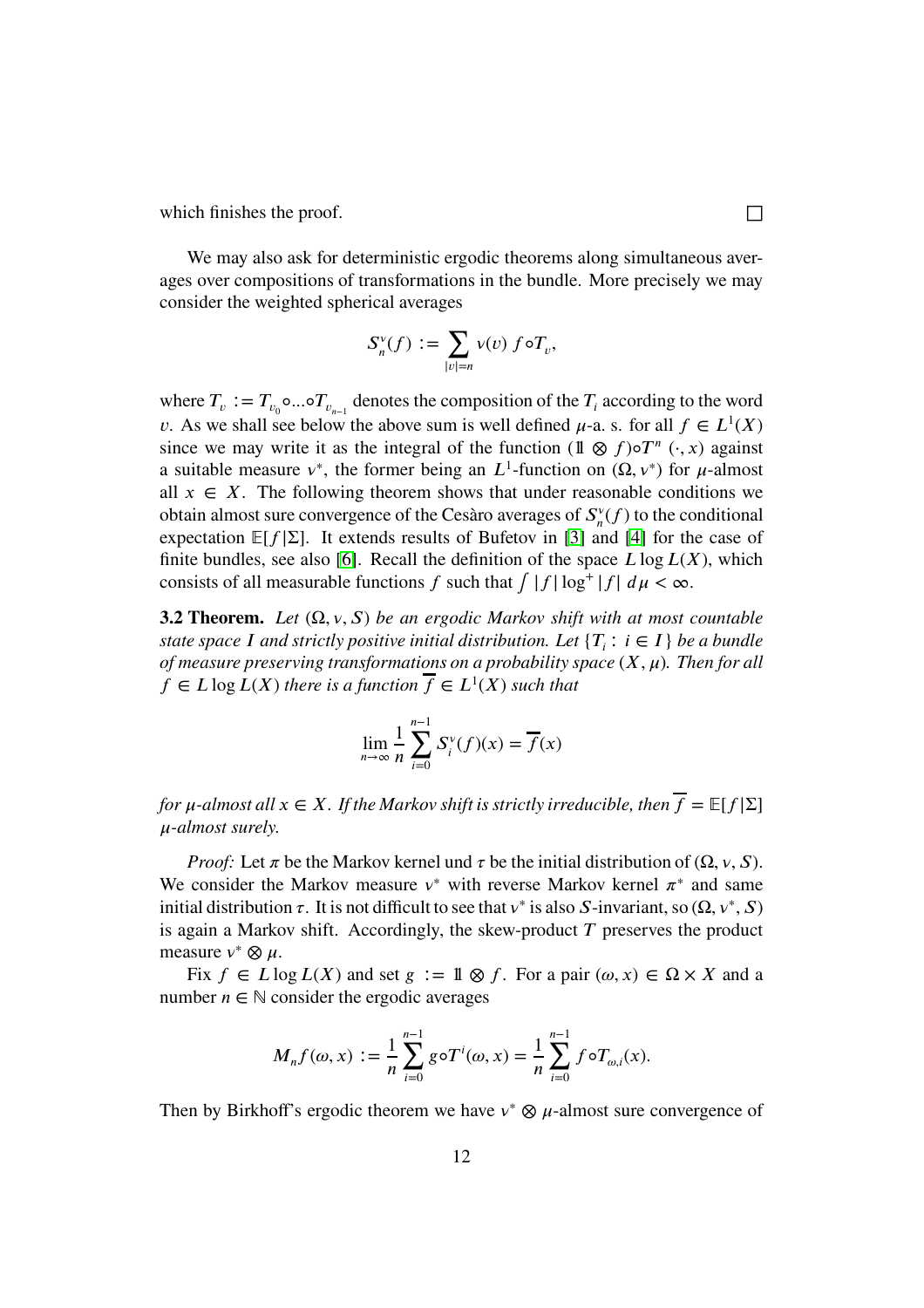$M_n f(\omega, x)$  to some limit  $\overline{g}$  in  $L^1(\Omega \times X, v^* \otimes \mu)$ . Furthermore, if the Markov shift  $(\Omega, v, S)$  is strictly irreducible, then the Markov shift  $(\Omega, v^*, S)$  is  $*$ -strictly irreducible. In this case we may identify the limit as  $1\mathbb{Q} \mathbb{E}[f|\Sigma]$  for  $v^* \otimes \mu$ -almost all  $(\omega, x)$  by Theorem [3.1.](#page-10-0)

Note that  $f \in L \log L$  implies that f is integrable with respect to  $\mu$ , which in turn gives that *g* and therefore  $M_n f$  is integrable with respect to  $v^* \otimes \mu$ . The latter implies that  $M_n f(\cdot, x)$  is in  $L^1(\Omega, v^*)$  for  $\mu$ -almost all  $x \in X$ . We may therefore integrate over  $Ω$  to obtain

$$
\int_{\Omega} M_n f(\omega, x) d\nu^*(\omega) = \frac{1}{n} \sum_{i=0}^{n-1} \int_{\Omega} f \circ T_{\omega, i}(x) d\nu^*(\omega)
$$

$$
= \frac{1}{n} \sum_{i=0}^{n-1} \sum_{|\nu|=i} \nu^*(\nu) f \circ T_{\nu_{i-1}} \circ \dots \circ T_{\nu_0}(x)
$$

for  $\mu$ -almost all  $x \in X$ , where the latter sum is absolutely convergent. Considering the bijections  $\sigma: I^i \to I^i$  mapping a word  $v_{0}...v_{i-1}$  to the word  $v_{i-1}...v_0$  and observing that  $v^*(v_0...v_{i-1}) = v(v_{i-1}...v_0)$  for all *v* of length *i* we obtain for the inner sums, which are absolutely and in particular unconditionally convergent, that

$$
\sum_{|v|=i} v^*(v) f \circ T_{v_{i-1}} \circ \dots \circ T_{v_0}(x) = \sum_{|v|=i} v(\sigma(v)) f \circ T_{\sigma(v)}
$$
  
= 
$$
\sum_{|v|=i} v(v) f \circ T_v(x)
$$
  
= 
$$
S_i^v(f)(x),
$$

so we have

$$
\int_{\Omega} M_n f(\omega, x) d\nu^*(\omega) = \frac{1}{n} \sum_{i=0}^{n-1} S_i^{\nu}(f)(x)
$$

for  $\mu$ -almost all  $x \in X$ . Now set

$$
M^*f(\omega, x) := \sup_{n \in \mathbb{N}} |M_n f(\omega, x)|
$$

for  $(\omega, x) \in \Omega \times X$ . Since  $f \in L \log L$ , we have  $g \in L \log L(\Omega \times X, v^* \otimes \mu)$ . Therefore, by Wiener's dominated ergodic theorem, see [\[15,](#page-14-9) Chapter 1, Theorem 6.3], we have  $M^*f \in L^1(\Omega \times X, v^* \otimes \mu)$ . This implies that  $M^*f(\cdot, x)$  is in  $L^1(\Omega, v^*)$ for  $\mu$ -almost all  $x \in X$ . In particular, for  $\mu$ -almost all  $x \in X$ , the function  $M^*f(\cdot, x)$  is an integrable majorant for the functions  $M_n f(\cdot, x)$ . This allows us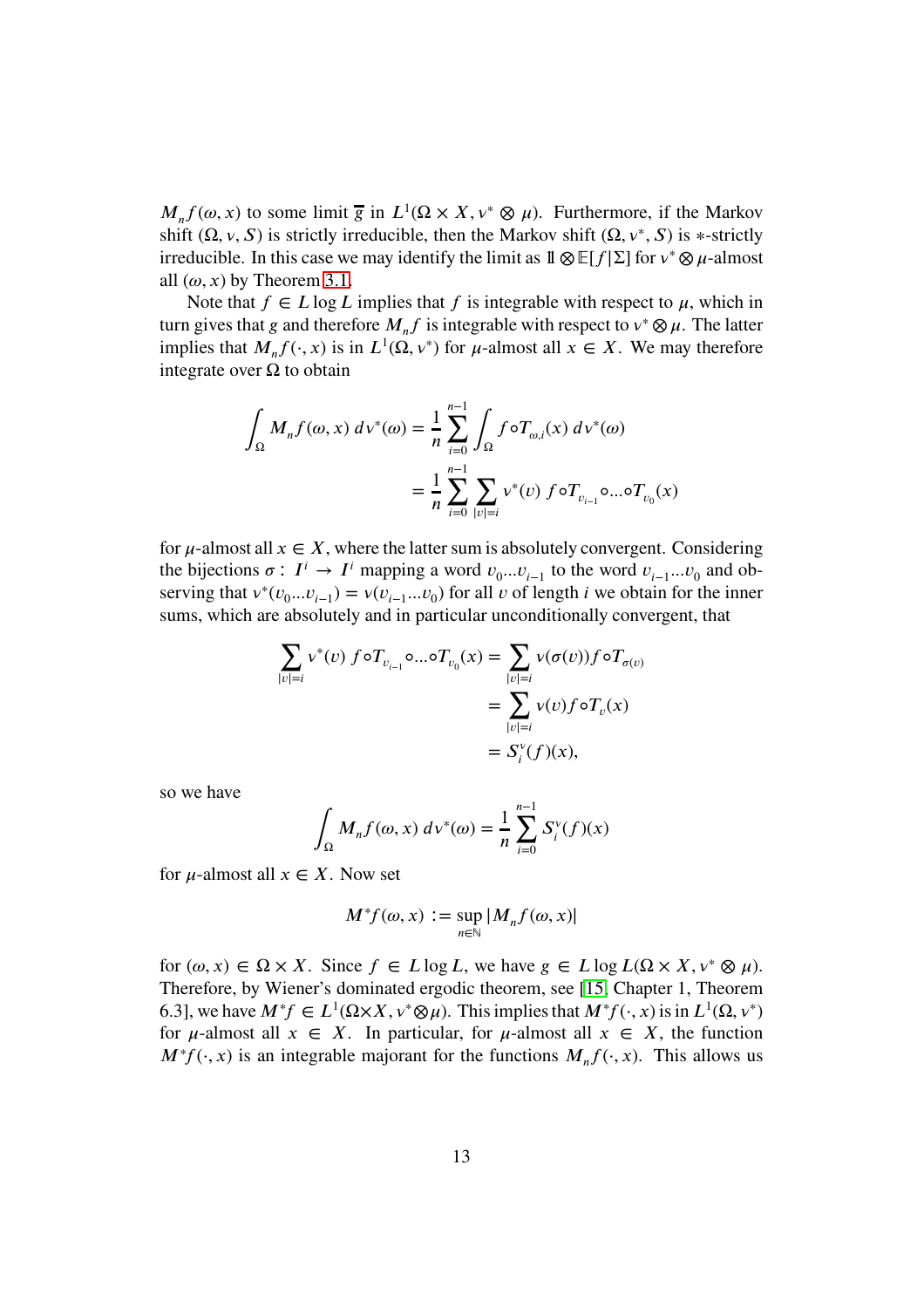to use Lebesgue's theorem to obtain convergence of  $\frac{1}{n} \sum_{i=0}^{n-1} S_i^{\nu}$  $\binom{v}{i}(f)(x)$  to

$$
\overline{f}(x) := \int_{\Omega} \overline{g}(\omega, x) \, d\nu^*(\omega)
$$

for  $\mu$ -almost all  $x \in X$ . Since  $g \in L^1(\Omega \times X, v^* \otimes \mu)$  we get  $\overline{f} \in L^1(X, \mu)$ . In case of a strictly irreducible Markov chain we have in addition

$$
\overline{f}(x) = \int_{\Omega} \mathbb{1} \otimes \mathbb{E}[f|\Sigma](\omega, x) d\mathbf{v}^*(\omega) = \mathbb{E}[f|\Sigma](x)
$$

for  $\mu$ -almost all  $x \in X$ . This finishes the proof.  $\Box$ 

In the case of a finite state space  $I$  one can rely on ergodic theoretic properties of the Markov operator *𝐴* from above to obtain even convergence for functions in  $L^1(X)$ , see [\[3\]](#page-13-0), [\[5\]](#page-14-7) and [\[6\]](#page-14-8). Moreover, considering topological Markov chains and using for *v* the Parry measure, one can replace the above averages by combinatorial averages in the sense that all points on a sphere get equal weight, see [\[5\]](#page-14-7). Using this one can e. g. obtain ergodic theorems for actions of finitely generated groups, which admit strictly irreducible Markov codings, such as the free (semi)group, see also [\[9\]](#page-14-10) and [\[10\]](#page-14-11), locally free (semi)groups, see [\[5\]](#page-14-7), and a large class of Fuchsian groups, see [\[7\]](#page-14-12). However, since the approach relies on the ergodicity of the Markov operator defined above with respect to the reverse Markov chain, the characterization given in Theorem [2.3](#page-5-0) determines the scope of this method in the sense that it is essentially restricted to such groups.

**Acknowledgements.** We would like to thank A. I. Bufetov for valuable remarks on a preliminary version of the manuscript. Both authors were partially supported by the grant I-1485-304.6/2019 by the German Israeli Foundation of Scientific Research and Development (GIF).

## <span id="page-13-2"></span>**References**

- [1] J. Aaronson and M. Lemańczyk: *Exactness of Rokhlin endomorphisms and weak mixing of Poisson boundaries*, Contemp. Math. 385, Amer. Math. Soc. Providence, RI, 77-87, 2005
- <span id="page-13-1"></span>[2] D. Blackwell and D. Freedman: *The tail*  $\sigma$ -field of a Markov chain and a the*orem of Orey*, Ann. Math. Statist. 35, 1291-1295, 1964
- <span id="page-13-0"></span>[3] A. I. Bufetov: *Skew products and ergodic theorems for group actions*, Zap. Nauchn. Semin. POMI, 266(5), 13–28, 2000. Translated in: J. Math. Sci. 113(4), 548–557, 2003